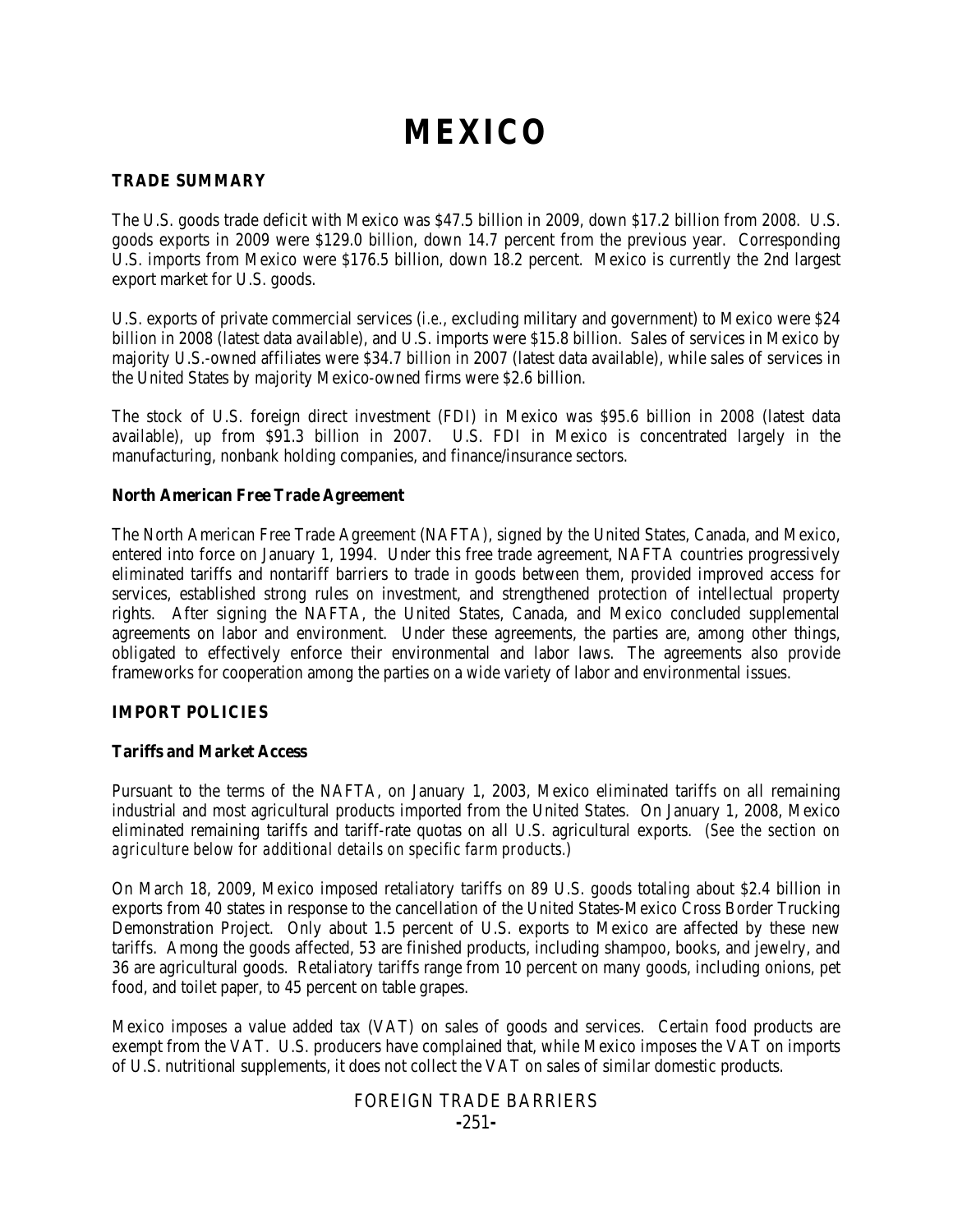## **Agricultural Products**

The United States exported \$12.9 billion in agricultural products to Mexico in 2009, compared to \$16.6 billion in 2008. Since 2004, Mexico has been the United States' second largest agricultural export market. On January 1, 2008, Mexico lifted the final tariffs and tariff-rate quotas on corn, dry beans, nonfat dry milk, orange juice, and sweeteners. In addition, the terms of a separate safeguard agreement on chicken leg quarters were eliminated.

Antidumping duties continue to hamper U.S. meat exports, with Mexican policies in this area having reduced the number of U.S. suppliers and altered product trading patterns. Industry representatives assert that significant revenue is lost each year due to antidumping duties in the beef sector. On April 24, 2006, Mexico's Secretariat of Economy (SECON) announced that it would continue to apply the antidumping duties imposed on imports of U.S. beef and beef by-products from certain U.S. exporters and producers for another five years following an expiry review investigation. Following several requests for review of the measure by a major U.S. producer, on April 21, 2009, SECON initiated a changed-circumstance review with respect to that producer. As of February 2010, SECON had not yet issued a determination in the review.

Mexico is the largest export market for U.S. apples, and U.S. apple exporters have expressed concerns regarding the complex process by which Mexico applied antidumping duties on imports of Red and Golden Delicious apples from the United States. Since the original investigation was launched in 1997, a series of court challenges and redeterminations by SECON ultimately excluded all but certain Northwest Fruit Exporters members from the antidumping measure. On October 15, 2009, a NAFTA panel convened at the request of U.S. apple exporters ordered SECON to revise its final determination to account for significant deficiencies in SECON's methodology. SECON was given until December 15, 2009, to comply with the NAFTA panel's decision. SECON unilaterally announced it would issue its remand determination by March 2010. On March 2, 2010, SECON published a notice in the Mexican *Diario Oficial* that it would lift that the compensatory duties imposed on U.S. Red and Golden Delicious apples effective the following day. The United States will continue to monitor the implementation of the decision.

#### **Administrative Procedures and Customs Practices**

U.S. exporters continue to be concerned about Mexican customs' administrative procedures, including: insufficient prior notification of procedural changes; inconsistent interpretation of regulatory requirements at different border posts; alleged under-invoicing of agricultural products; and uneven enforcement of Mexican standards and labeling rules. There have been relatively few specific complaints, however, and Mexican customs has been putting procedures in place to address issues of non-uniform application of requirements at border ports of entry. Agricultural exporters note that Mexican inspection and clearance procedures for some agricultural goods are long, burdensome, nontransparent, and unreliable. Customs procedures for express packages continue to be burdensome, although Mexico has raised the *de minimis* level from \$1 to \$50. Mexican regulations still hold the courier 100 percent liable for the contents of shipments. U.S. exporters have highlighted the benefits of harmonizing the hours of customs operation on the U.S. and Mexican sides of the border, but they cite the delays stemming from the lack of preclearance procedures, which the Mexican government claims are not permitted under current law.

To be eligible to import well over 400 different items, including agricultural products, textiles, chemicals, electronics, and automotive parts, Mexican importers must apply to the Secretariat of Finance and Public

# FOREIGN TRADE BARRIERS **-**252**-**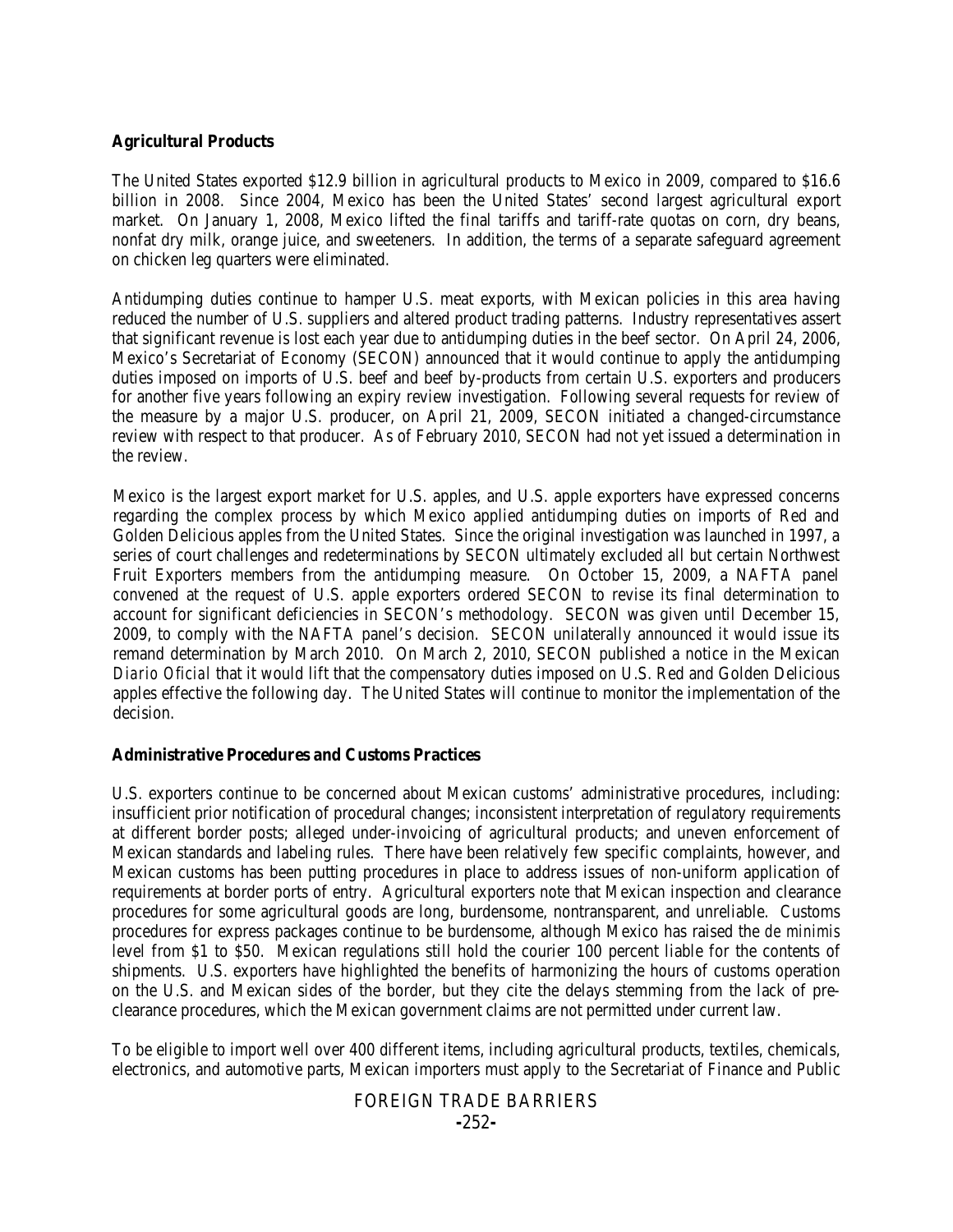Credit and be listed on a special Importers Sectorial Register. U.S. exporters complain that registering is bureaucratically difficult, and this requirement sometimes causes costly customs clearance delays when new products are added to the list of subject items with immediate effect, thereby denying importers sufficient notice to apply. They also report that certain importers have been summarily dropped from the registry without prior notice or subsequent explanation, effectively preventing some U.S. exporters from shipping goods to Mexico. On March 31, 2008, the Mexican government issued a decree simplifying or eliminating several burdensome customs regulations. Beginning April 14, 2008, the decree exempts importers from registry in the Importers Sectorial Register, except when the merchandise poses a national security risk or a public health risk. Such goods include firearms, ammunition, knives and other weapons, explosives, chemicals and chemical compounds, and radioactive and nuclear products.

Beginning in October 2000, the Mexican government imposed a burdensome guarantee system for goods subject to estimated prices. Importers could not post bonds to guarantee the difference in duties and taxes if the declared value of an entering good was less than the official estimated price. Instead they were required to deposit the difference in cash at a designated Mexican financial institution or arrange one of two alternative sureties (a trust or line of credit). The March 31, 2008 decree noted above also eliminated the system of reference pricing for all products, with the exception of used cars. As of April 14, 2008, no guarantee, bond, or any other form of payment has been required of importers. However, the U.S. footwear industry has reported that many of its footwear imports from China remain subject to a reference pricing scheme, which severely impacts the sale of U.S. brand products in Mexico. The United States will continue to monitor the implementation of the decree.

In May 2008, without prior notification of procedural changes, the Mexican government implemented a new requirement to test all chemical samples and shipments being sent to Mexico in gas, liquid, or powder form. Some chemical exporters are reporting fees of \$500 charged by the customs broker. Previously, samples could be sent by express delivery service companies. Now, however, this is prohibited, necessitating the additional incurred cost of using a broker. In addition, there is only one laboratory in Mexico certified to test these products, thus causing a lengthy delay in customs clearance. This new barrier is having a detrimental effect on the competitiveness of U.S. exports of these products. The United States is working with Mexico and the Chemical Industry Association of Mexico to offer alternatives to this burdensome and expensive process. In 2009, to reduce delays and lower export costs, Mexico deployed devices at all 49 ports of entry along the U.S.-Mexico border in order to test chemical samples. Mexican customs is also considering the use of an importer registry for samples difficult to identify.

# **GOVERNMENT PROCUREMENT**

Mexico's efforts to make its government procurement regime more transparent through policy reform and the application of technology have resulted in increased competition as well as savings for the government. The Mexican government has established several "electronic government" Internet sites to increase transparency of government processes and to provide guidelines for the conduct of government officials. "Compranet" provides an online interface for conducting government procurement and contracting. Despite these reforms, there is still a need for further regulatory and technological improvements throughout the Mexican government.

The NAFTA limits the total value of contracts that Mexico's parastatal petroleum and electricity monopolies, PEMEX and the Federal Electricity Commission (CFE), respectively, may exclude from coverage under the NAFTA. Mexico provides an annual notice of the calculation of the procurement that

# FOREIGN TRADE BARRIERS **-**253**-**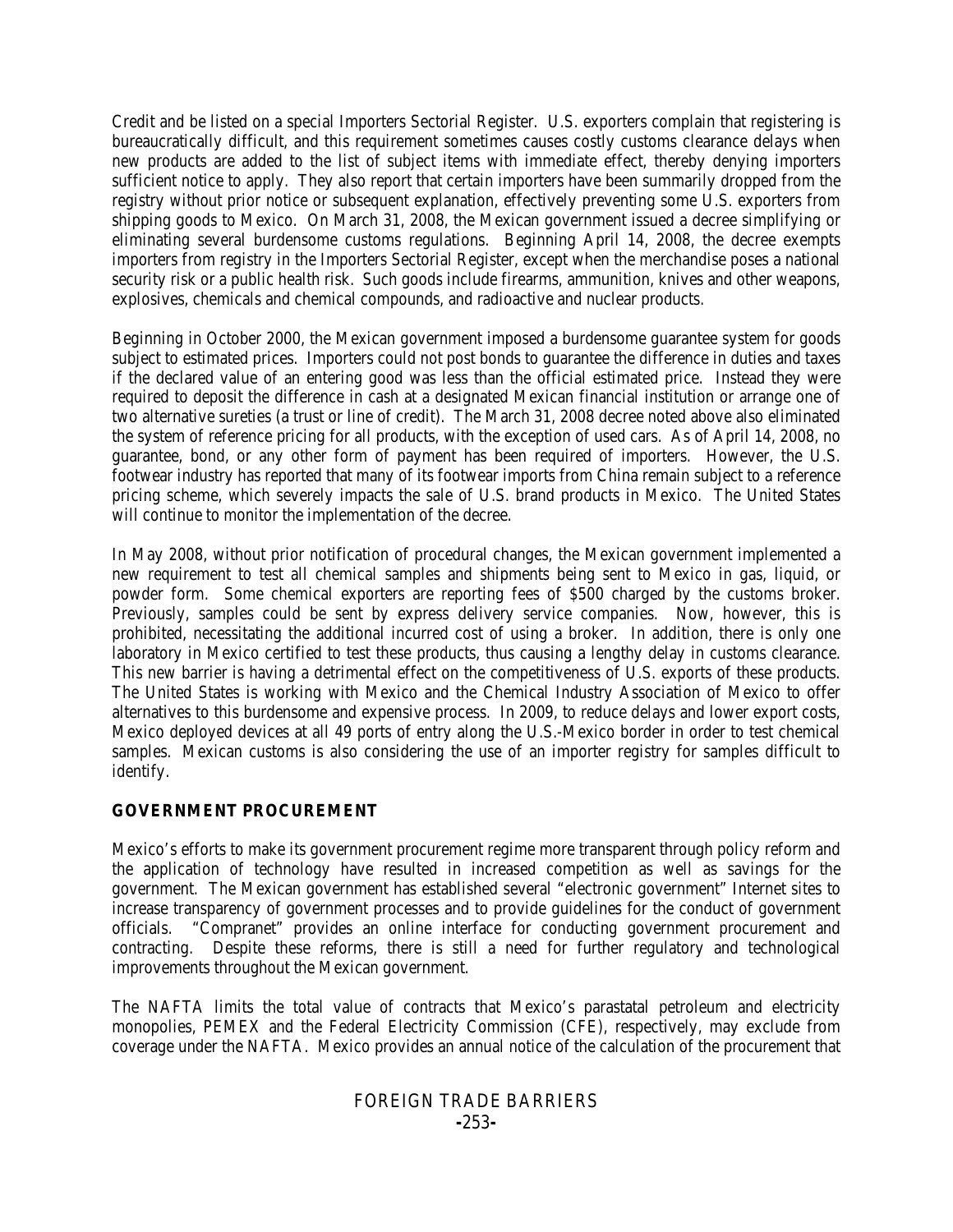it sets aside for domestic suppliers, along with the methodology used in the calculation, to the United States and Canada. The 2008 value of the set-aside for PEMEX and CFE was \$2 billion.

# **INTELLECTUAL PROPERTY RIGHTS (IPR) PROTECTION**

Mexico was listed on the Watch List in the 2009 Special 301 report. Key concerns cited in the Report included a need to improve enforcement efforts against persistently high levels of piracy and counterfeiting, including by enhancing coordination among enforcement agencies at the federal and subfederal levels. The report also noted the importance of strengthening Mexico's IPR regime through the enactment of legislation that would provide *ex officio* authority to law enforcement and customs authorities, criminalize camcording in theaters, and fully implement the WIPO Internet Treaties.

Mexico's lower house of Congress passed legislation in April 2008 that would provide the Office of the Attorney General (PGR) with *ex officio* authority to prosecute intellectual property crimes and an amended version of the legislation passed the Senate in May 2009. That version awaits review and approval by the lower house.

The United States has urged Mexico to provide effective protection against unfair commercial use of undisclosed test or other data generated to obtain marketing approval for pharmaceutical products, and to provide an effective system to prevent the issuance of marketing approvals for unauthorized copies of patented pharmaceutical products.

## **SERVICES BARRIERS**

## **Telecommunications**

The OECD's Communications Outlook 2009 reports that Mexico remains one of the OECD countries with the highest telecommunications charges. Previous OECD surveys of Mexico have recommended improving mandatory access to the local loop, regulating fixed-to-mobile termination charges, and introducing mandatory roaming to enable smaller mobile companies to use Telcel's (Mexico's largest mobile phone company) network at a regulated price. The OECD and Mexican telecommunications commentators also suggest that industry regulator Cofetel (Federal Telecommunications Commission) needs greater independence from both leading companies in the sector and its parent ministry, the Secretariat of Communications and Transportation (SCT).

The Calderón Administration and the PRI, Mexico's ascendant opposition party, agree that increasing competition in Mexico's telecommunications sector is a priority, but implementing policies to this end continues to be a challenge. The Mexican company Telmex and its wireless affiliate Telcel dominate the Mexican telecommunications market and are perceived as exercising disproportionate influence over the legislative process, the courts, and government regulators.

High interconnection rates in both fixed and mobile service remain a problem. While Cofetel has made numerous recent attempts to set lower long distance and mobile termination rates, the companies involved have filed injunctions that delay implementation of Cofetel's actions. Often frustrated in court on its regulatory efforts, the regulators sometimes resort to other means to achieve their goals. For example, SCT, Cofetel, and President Calderón appear determined to withhold modifications to Telmex's concession that would allow the company to provide television services (where Telmex sees its future in voice/video/data convergence) until Telmex makes concessions to further competition in telecommunications.

# FOREIGN TRADE BARRIERS **-**254**-**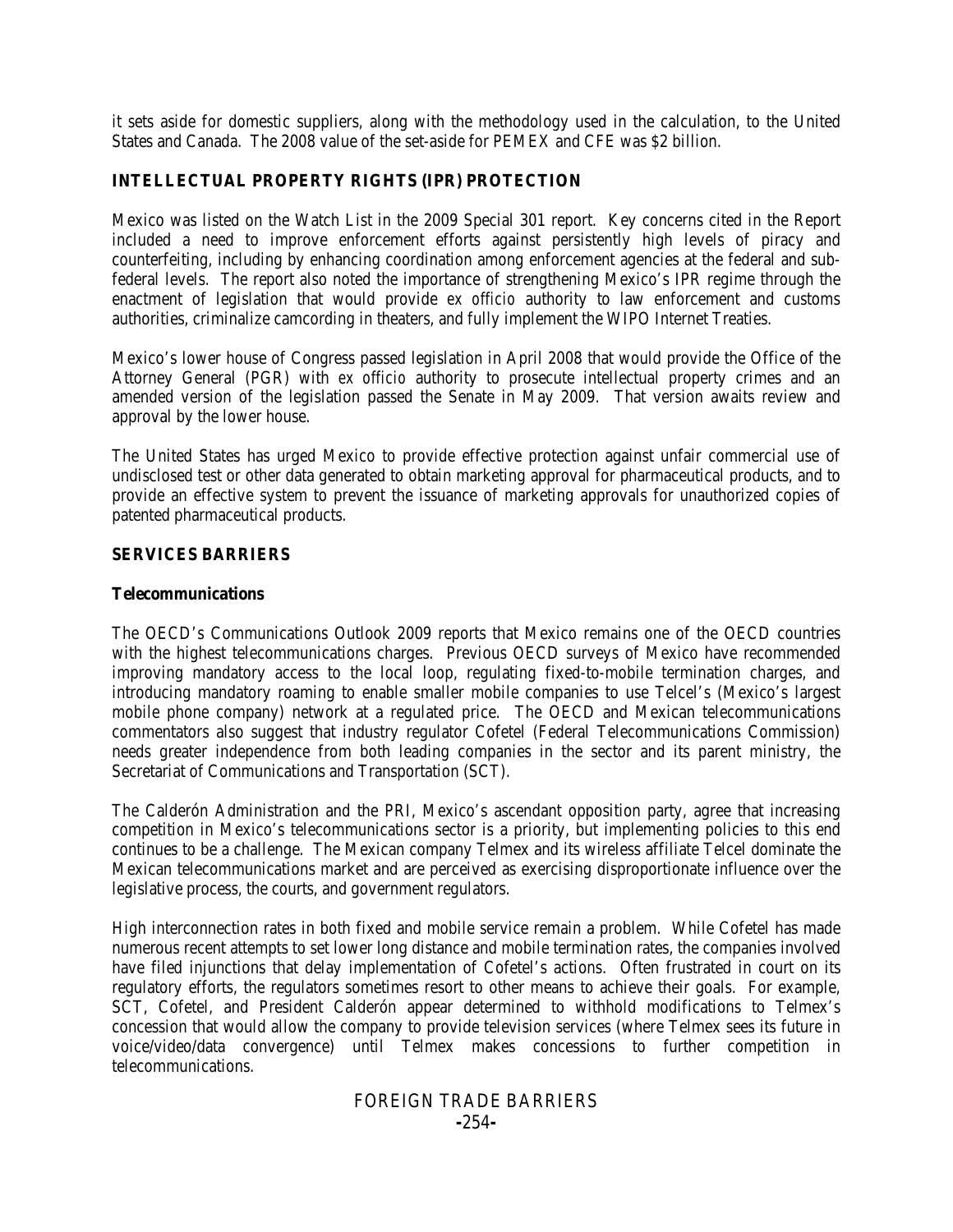The Federal Competition Commission (Cofeco) has nearly finalized the findings of a formal investigation into Telmex and Telcel market dominance. Once finalized, and if the investigation concludes that these companies have market dominance, Cofetel will have a mandate to issue asymmetrical regulations, which are regulations that impose more stringent requirements on companies that have market dominance. Cofetel had previously proposed such asymmetrical regulations, but Telmex and Telcel challenged them in court, necessitating the investigation before Cofeco.

Although there have been several recent legislative attempts to open the Mexican fixed line telecommunications sector to increased foreign investment, which could increase opportunities for competitive providers, Telmex has also opposed such efforts. Currently the Foreign Investment Law limits foreign ownership in the wireline segment to 49 percent. The restriction helps shield Telmex in an area (local telephony) where the firm already controls 90 percent of the market.

Under Mexican law, foreign companies must form joint ventures with Mexican partners to obtain authorizations (called "concessions" under Mexican law) to provide satellite-based services in Mexico. Mexico also requires mobile satellite service operators to deploy gateway earth stations, ostensibly to satisfy security policies. This requirement serves as a barrier to market entry, since such a requirement may make many services economically infeasible.

# **Television and Radio**

As in telecommunications, there are concerns that Televisa and TV Azteca, which share a duopoly in the television market, continue to exercise influence over Mexican legislative, policy, and regulatory bodies in order to prevent competition. The Radio and Television Law passed in April 2006 has been criticized by some industry representatives as catering to the interests of the dominant companies by imposing permanent disadvantages on new entrants (*e.g*., with respect to access to spectrum).

# **INVESTMENT BARRIERS**

Mexico's oil and gas sector remains closed to private investment, with the exception of the liquefied natural gas sector and in the marketing of petroleum products. Only Mexican nationals may own gas stations.

The Mexican constitution mandates state ownership of hydrocarbons and provides that no concessions or other types of production sharing agreements or risk contracts shall be granted in regard to hydrocarbon exploitation. With declining production, the government of Mexico has recently sought to promote reform of the hydrocarbons sector through legislation to increase the independence and performance of Pemex, the national oil company.

Other laws limit participation in certain sectors or activities (*e.g.*, forestry) to Mexican nationals. Investment restrictions prohibit foreign ownership of residential real estate within 50 kilometers of the nation's coasts and 100 kilometers of its land borders (though foreigners may acquire use of residential property in these zones through trusts administered by Mexican banks). A national foreign investment commission reviews foreign investment in Mexico's restricted sectors, as well as investments in unrestricted sectors that exceed 49 percent equity in an investment and have a value greater than \$165 million (adjusted annually based on Mexico's nominal GDP).

# FOREIGN TRADE BARRIERS **-**255**-**